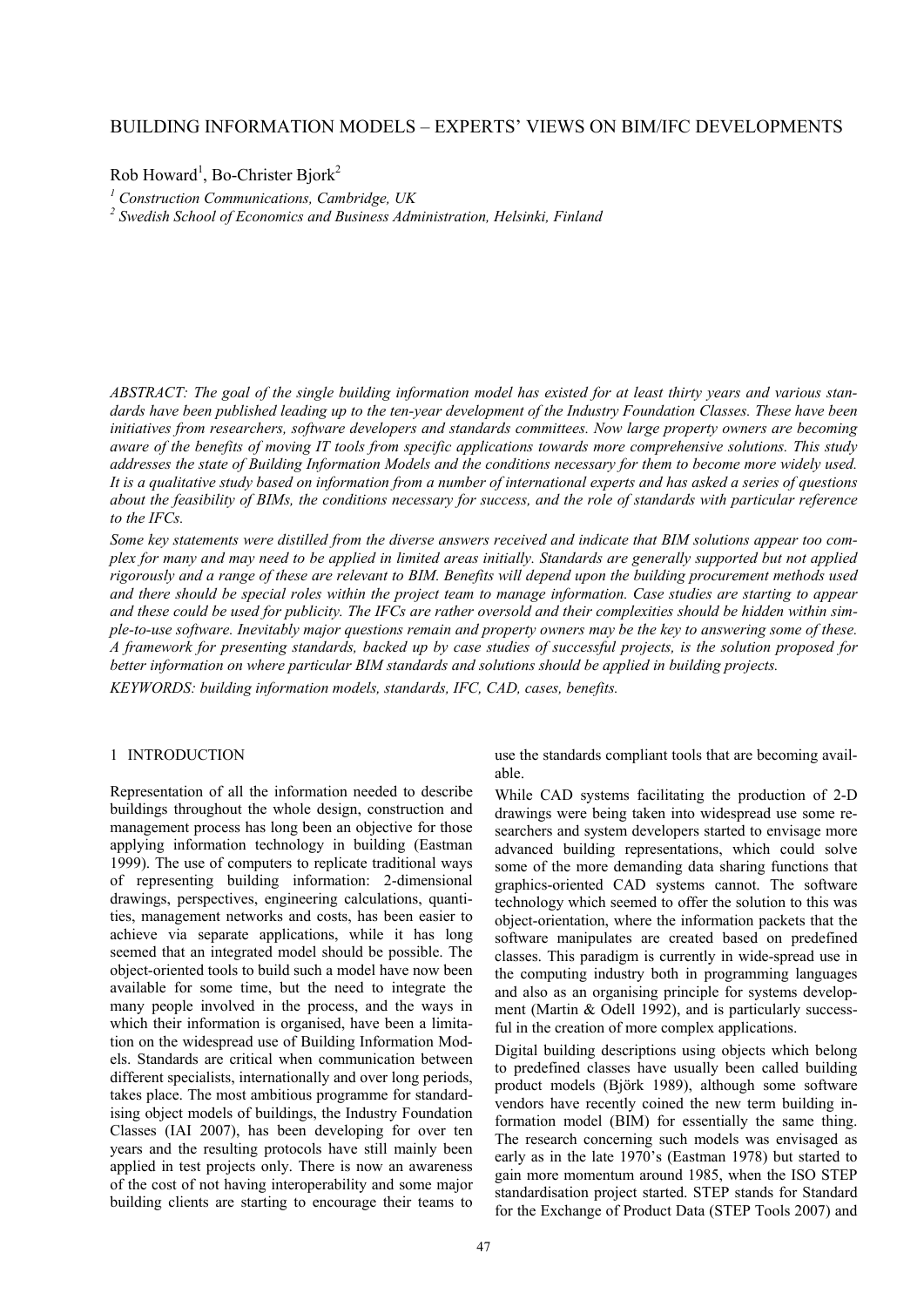tries to solve the data exchange needs of a large number of manufacturing industries. Early attempts at building standardisation within STEP included the global AEC reference model (Gielingh 1987) and the Building Systems Model (Turner 1988).

In the mid 1990s the product modelling standardisation for the building domain was taken over by an industry consortium called the International Alliance for Interoperability (IAI). The first version of the Industry Foundation Classes (IFC) was issued in 1997. Although there are some software applications which have been implemented based on the IFCs, and these have been tested in a number pilot projects (Fisher et al 2003), neither the standard nor product modelling are widely used in practice. There are also highly differing views among researchers as to the optimal structure of BIM-models (for one viewpoint cf. Amor and Faraj 2000).

A growing awareness of the importance of the management of the standardisation and adoption processes for the eventual success of BIM, has led us to initiate a study of a number of standardisation projects of central importance to the use of IT in construction. This work has first focussed on the basic level of standardising CAD drawings, ISO 13567 – Organisation and naming of layers for CAD (ISO 1998), and secondly on the more ambitious level of integrated modelling of construction information as objects, with particular reference to the IAI Industry Foundation Classes.

CAD layering was the subject of the first part of this project. This study used a combination of literature review and survey with domain experts and has been reported elsewhere (Howard & Bjork 2007). The main results were that CAD layer standards based on ISO 13567 have been implemented, particularly in northern European countries, but are not very widely used. A major problem which was identified was the lack of resources for marketing and implementing the standard as national variations, once it had been formally accepted.

There are also other initiatives, particularly those associated with proprietary CAD systems, and the objective of the study reported in this paper was to identify the factors that make these initiatives more or less successful. Several case studies of trial BIM projects have been reported, for example from Finland (Kam 2003) and Hong Kong (Tse 2006), but, to get a broader view, we decided to carry out a qualitative study using experts from different countries to give their informed opinions on the state of BIM/IFC models and their usage. 18 experts from 7 different countries responded to structured email questions. In addition a workshop with six leading international BIM experts was arranged in August 2006 and one expert was interviewed in person, the interview being recorded. The comments have been analysed and a synthesis of the views is presented in this paper.

Recent experience of trial projects and a growing awareness of this technology by large client groups have led to some particularly influential papers being written about the state of BIM. These written sources have also been used as an input to this paper. A study by the US National Institute for Standards and Technology (NIST 2004) has estimated that the cost of not having interoperability in the US Capital Facilities industry is about \$15.8 billion per year. This has stimulated new initiatives there to develop a National Building Information Modelling Standard, driven by large client bodies such as the GSA which commissions federal buildings. In Finland, there has been a major commitment by the public sector and large construction process stakeholders to IFC usage. One of the leaders of the Finnish initiative, Prof. Arto Kiviniemi, recently presented an informed and critical view of IFC developments at the Toronto CIB conference (Kiviniemi 2006). In the UK the fifth terminal at Heathrow Airport has been a target project for building modelling and a leading consultant to the project, Mervyn Richards, has summarised the need for changing business processes rather than just promoting superficial differences in technology (Richards 2006). These and other discussions have raised awareness of the need to apply appropriate technologies and standards that can be adopted easily by companies that already have most of the communications and computing facilities necessary.

In addition to case study reports, one important source of information is provided by a number of recent surveys of industry uptake and perceptions of BIM. A survey of Virtual Design and Construction and BIM in the US was being carried out at CIFE using a web survey (CIFE 2006) At 1st November 2006 it had 39 responses from AIA, CIFE and CURT members and had reviewed 32 projects. The analysis suggested that Virtual Design & Construction / BIM was being used in all phases of design and construction. It now addresses key process problems; most respondents perceive high value but cannot quantify benefits and there are established programs for future expansion but also impediments which should not stop progress. The IT Barometer surveys of three Nordic countries were carried out in 1998 and 2001 (Howard, Kiviniemi & Samuelson 2002) and showed low awareness of CAD standards and virtually no use of BIM. This is due to be repeated in 2007.

In January 2007 The Finnish Funding Agency for Technology and Innovation commissioned a web survey among persons listed on the mailing list of their construction industry R&D programme SARA. In total 86 company experts answered the survey (Kiviniemi 2007). From the viewpoint of this study the key question was: "Has your organization participated in projects where the participants utilized shared product models". Among the design companies a majority (76 %) had used products models (52 % in under 10% of projects, 22 % in 10-60 % of projects and 2 % in over 60 % of projects). The corresponding figures for other types of companies including contractors was 45 % overall YES with a detailed breakdown of 33 %, 9 % and 3 %. Interestingly Product modelling was the clear top priority for increasing ICT use in the next two years among designers (85%), whereas the other stakeholders had project extranets for document management as top priority (40%). The results from this study cannot be extrapolated directly to the industry as a whole, since companies (and experts) on this mailing list represent the most innovation-oriented in the Finnish construction industry. However, the results indicate clearly the current development trend in Finland.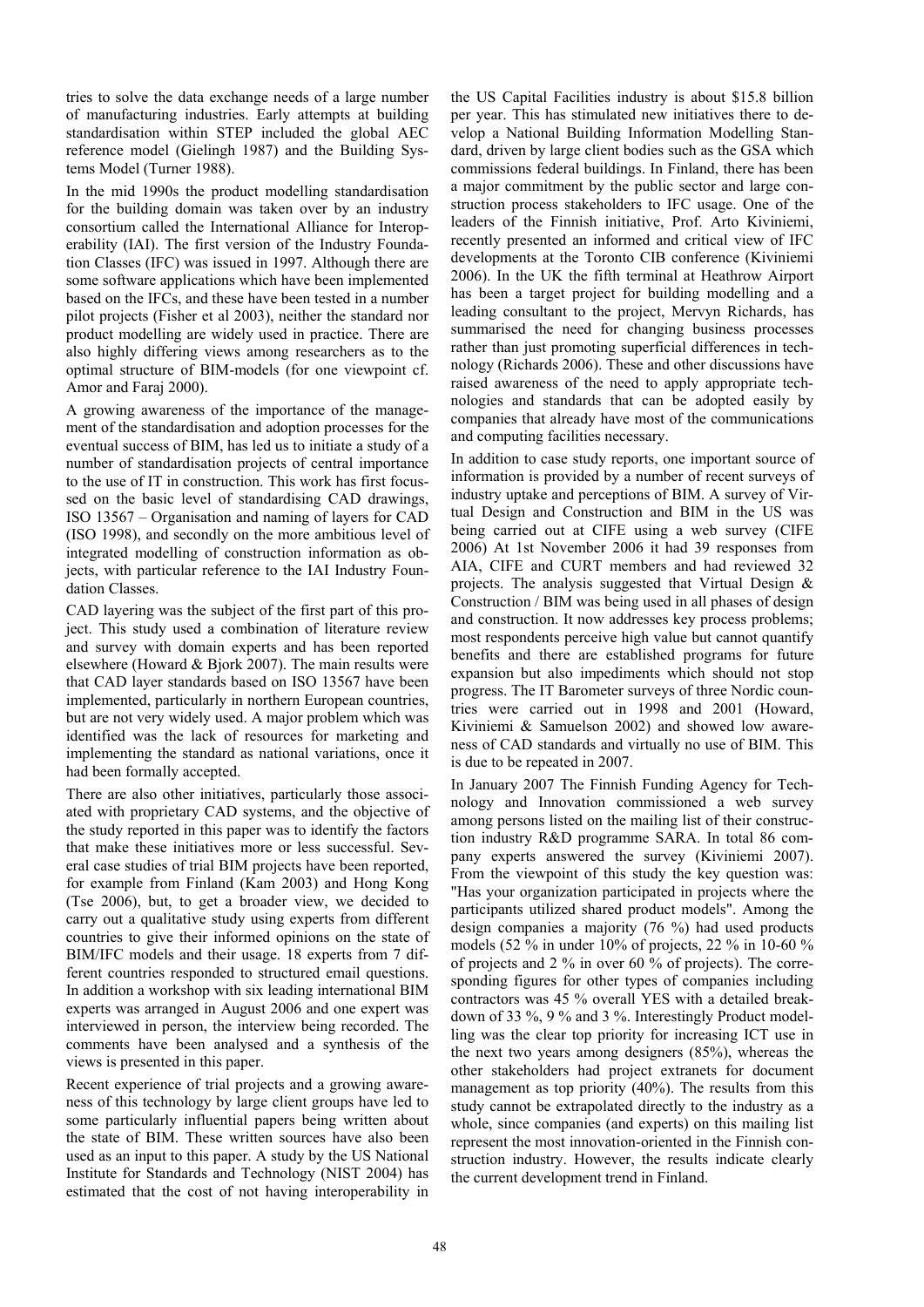# 2 METHODOLOGY

Broadly-based, quantitative surveys in the construction industry on IT-use have until recently showed widespread ignorance and little usage of the IFC standard. In order to find the critical success factors for implementation and use, it was decided to carry out a qualitative study based upon the views of a number of experts including those defining and implementing standards, end users and property owners wishing to enforce them. A small number of questions were asked by email on the potential for BIM generally and the specific contribution of the IFCs. Respondents were told that their views would be reported anonymously and that they could reference relevant papers or web sites. They were offered copies of the analysis when it was complete. The emails were collected during autumn 2006. The questions are shown in Table 1.

| Table 1. The study questions. |  |
|-------------------------------|--|
|-------------------------------|--|

| General BIM questions                                                                                                                                                                    | IFC specific areas                                                                                                                             |
|------------------------------------------------------------------------------------------------------------------------------------------------------------------------------------------|------------------------------------------------------------------------------------------------------------------------------------------------|
|                                                                                                                                                                                          | 6. The timing and duration<br>of the standardisation effort<br>in relation to the general<br>technical development of<br><b>BIM</b> technology |
| 1. Is it possible to create Building<br>Information Models which can con-<br>tain and coordinate most of the data<br>needed for design, construction and<br>management of buildings?     | 7. The resourcing and<br>management of the techni-<br>cal IFC definition work                                                                  |
| 2. What should be the role of stan-<br>dards, both formal and de facto, in<br>the definition of BIMs, that can be<br>used nationally and internationally?                                | 8. The simplicity versus<br>complexity of the standard                                                                                         |
| 3. Do these standards already exist or<br>are new ones needed, and who<br>should develop, implement and pro-<br>mote them?                                                               | 9. The question of freezing<br>versions of the standard for<br>longer periods                                                                  |
| 4. What benefits will result from<br>applying standardised BIMs, and to<br>which members of the building team,<br>including owners and facility manag-<br>ers, will most benefit accrue? | 10. The resourcing and<br>management of informa-<br>tion about the standard                                                                    |
| 5. What changes are needed to the<br>building design, construction and<br>management processes to ensure that<br>BIMs provide the greatest benefits?                                     | 11. The development of<br>IFC compliant software by<br>vendors and related quality<br>issues                                                   |
|                                                                                                                                                                                          | 12. The commitment of<br>major client organisations<br>and construction compa-<br>nies to the standard                                         |

By the end of 2006 18 responses had been received from experts in 7 different countries: Denmark, Hong Kong, Holland, Norway, Sweden, UK and USA. The greatest number was from Sweden and UK. Professional backgrounds were approximately divided equally between architects, engineers, contractors and IT specialists, with about half of these having academic posts. Their responses were grouped according to the questions posed and common elements or differences noted and particular insights or recommendations recorded.

#### *Analysis of the responses*

#### *1. Is it possible to create comprehensive BIMs?*

Predictably all the responses were qualified, and about equal numbers fell into the 'Yes, but …' and 'No. but…' categories. Other responses were that it is theoretically possible or that information modelling is nothing new. The reservations were mostly about the lack of definitions, which the IFD library project aims to solve, and the lack of good software, with CAD vendors using the term in their own ways. BIM has become an important topic in the US and some managers are said to be 'going for glory' by attending meetings of the NBIMS. Most uses of BIMs are in specific areas with contractors using it for spatial coordination of projects and briefing trade contractors. The single building model is seen as cumbersome by some and will need to be used in conjunction with other forms of data. The Information Delivery Manual being developed in Norway should help implementation. It may be easier to coordinate through a single database and to keep the geometrical model simple. The single BIM has been a holy grail but it is doubtful whether there is the will to achieve it.

Key statement: The Building Information Model may be have to be used first in specific areas.

Key question: Which areas of BIM will current interest by property owners ensure become used?

### *2. The role of standards, both formal and de facto, in the definition of BIMs*

When Alvar Aalto, the famous Finnish architect, was asked about dimensional standards he said that his office module was 'about a millimetre or less'. Predictably the respondents to this question all believed in standards but differed as to what should be standardised, how formal standards should be and whether they were likely to be observed. The ability to transfer information digitally throughout the building process has emphasised the need for standards. For wide recognition it was felt that they should be formalised internationally by ISO, but that de facto standards which were widely used should be capable of formalisation. The European approach was said to be irrelevant to the US where the industry is more disorganised and only procurement standards have any legal status. Diverse and changing project teams depend upon standards. Common libraries should be usable by different BIMs. Proprietary standards are suspect and de facto ones, while faster to produce, often leave out essential elements. Standards should not be a barrier to creativity and innovation. They may apply to: language, products, elements or processes. Those relevant to construction mentioned include: IFC, IFL ISO 12006-3 (Barbi/Lexicon), IDM, CIS/2 steelwork, GML city models, UN/CEFACT business, Process Protocol, Uniclass and Avanti. On the question of timescales most were pessimistic about widespread usage, even nationally, and questioned whether the lead was coming from the US or Europe. The critical factor was whether the intended beneficiaries of BIM standards appreciate the commercial need.

Key statement: Standards are nominally supported, are most effective nationally, but need ISO endorsement.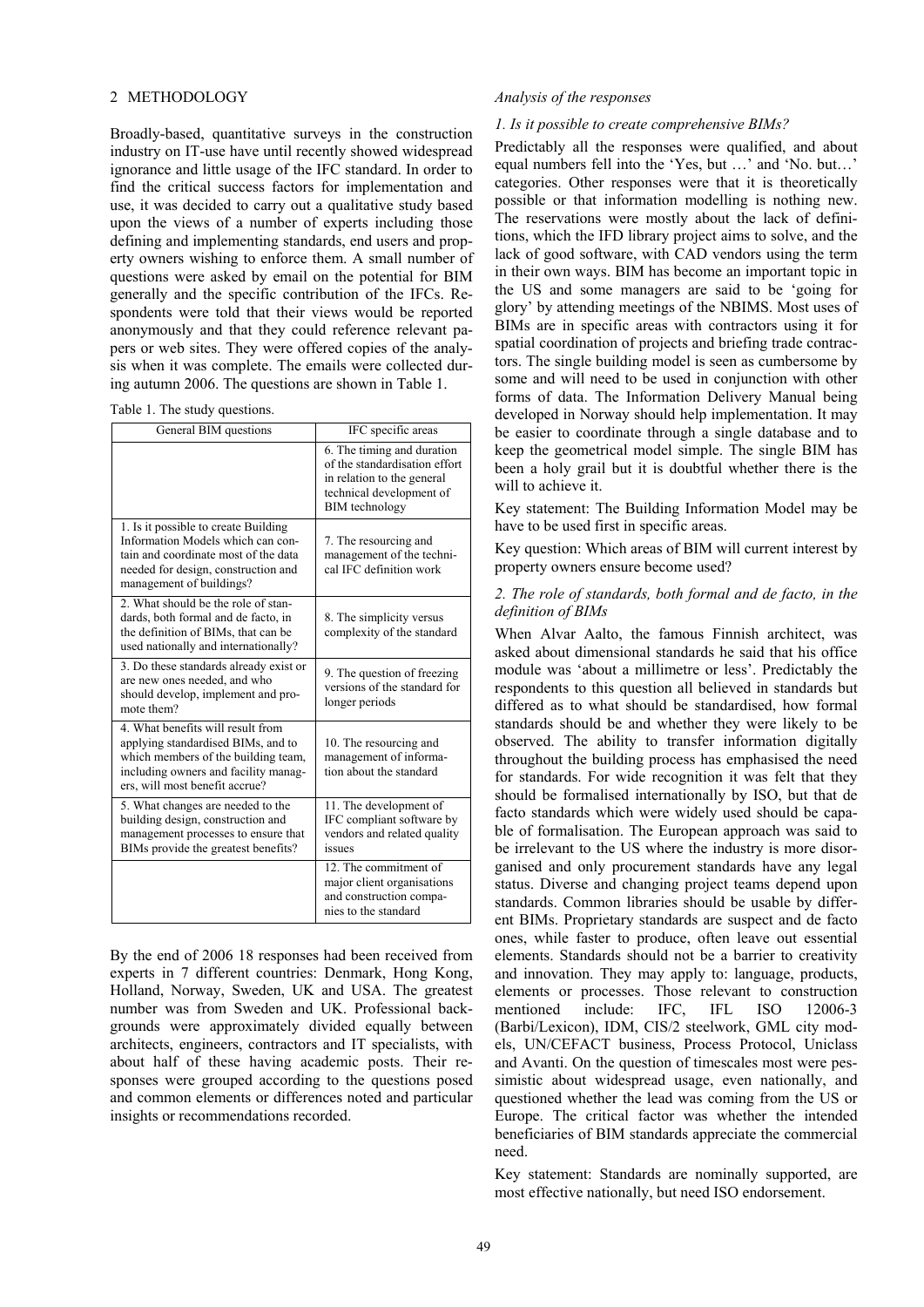Key question: Are property owners aware of how suitable BIM standards could benefit them?

### *3. Do the standards already exist, and who should develop, implement and promote them?*

Many standards relevant to BIM exist but there is a lack of a framework into which they fit. The IFCs are the ones to be encouraged but could be improved. If all software were compatible with these might there be no need for any more? BIM standards are poorly marketed and incomplete. They need to be seen to be used by the top firms and should have support from clients, industry bodies and governments. Development should be by experts from the construction industry with implementation by software companies. Some believe that useful standards do not exist and any new development should start from an unchanging metaphysical structure and ideas. More work is required in classification and data definition. Object libraries, according to ISO 12006-3, are being developed in the Netherlands and their standard, NTA 8611, is being proposed to ISO TC59/SC13 as an international standard. There is no standard for modelling structures. In Hong Kong the architects lead the BIM process but engineers have little incentive to follow. There is a lack of modelling standards for facility management.

Key statement: A framework is needed into which all BIM standards can fit, including data definition.

Key question: How should such a framework be defined to include all phases of construction and the future?

# *4. What benefits will result to whom from applying standardised BIMs*

Almost no one questioned that benefits from BIMs were achievable and to all involved in the process. There were a few examples of savings achieved on individual projects and the NIST report (NIST 2004) was often quoted, and suggests that 2% greater efficiency could be achieved immediately and 10% after a few cycles. The main beneficiary would be the client followed by the facility managers, but all in the supply chain could benefit. One problem is that work by one member of the project team might benefit another and benefits ought to be shared by all. The greatest benefit from BIM would accrue over the lifetime of the building hence Private Finance Initiative projects, tendered for construction and operation over many years, might gain most.

All these potential benefits depend upon the people and software being used. In the US 4D software combining 3D models and project management was having an immediate impact, and combinations such as Google Earth and SketchUp were successful in visualising buildings on their sites. The type of procurement is a factor, with fixed price contracts using BIM benefiting the contractor but design and build less likely to do so. In the UK the Heathrow Terminal 5 and Stansted Endeavour House projects showed benefits to the whole supply chain, but this only applies to single solution projects with interoperability and use of standards. Some other projects have shown a 100% increase in profits. Manufacturing industry has achieved over 30% savings from integrated IT but this is unlikely to be achieved in construction. In Europe productivity in construction is rising at only 10% of that in manufacturing. No one provided information on the cost of setting up, training staff and applying BIM systems, and this is an area that should be explored further.

Key statement: Distribution of any benefits from BIM will depend upon type of procurement and responsibility for operation of facilities.

Key question: What have been the costs and benefits of the projects already applying BIM?

# *5. What changes to the process are needed to ensure BIMs provide the greatest benefits?*

It was generally agreed that major changes were necessary but perhaps the BIMs and standards currently available needed to match industry procedures better. Institutions should recognise the need for a new specialism in applying technology, standards and modelling, and being responsible for spatial coordination. Decisions need to be made earlier in an integrated process and time can be saved by parallel working. Technically BIM solutions are almost fully available but the commercial drive to apply them has hardly started. Education, from site operatives learning to read, write and handle numbers, to students getting more information on BIM, is essential for eventual success. If the pressure comes up from new graduates and down from commercial management, BIM systems will eventually come into general use. There is a need to integrate project teams through giving responsibility for the whole process and partnering (Lessing). Information needs to be recognised as a strategic asset and paid for. It also needs to be constantly updated.

There are benefits from applying BIMs to industrialised building. Some changes proposed are: integrating design and specification, automating regulations and creating a collaborative umbrella. Some of these changes are starting to happen but BIM does not appear to be driving them yet.

Key statement: Changes to the process are already starting but there may need to be a special role to manage BIM, and special education.

Key question: How should a BIM specialist and training be built into the construction process?

# *The following questions relate to the particular development of the Industry Foundations Classes*

### *6. The timing and duration of the IFC standardisation effort*

IFC development has taken about 10 years so far. Some feel that this was too slow and that resources were inadequate. Others feel that the timing is about right now that BIMs can be run on desktop computers. However general deployment of BIMs and IFCs could take 10-20 years. Standards development has been by interested and qualified people but management in the US do not understand their significance. They only pay lip service to BIM. In smaller countries like Finland, Norway and Singapore there has been more success. For instance the R&D funding agency TEKES in Finland has been quite instrumental in promoting IFCs and is concerned with doing the right thing whereas stakeholders in the US are only concerned with the lowest price. Comprehensive standards such as the IFCs are not generally understood and are not being adopted. The IAI has been around so long that people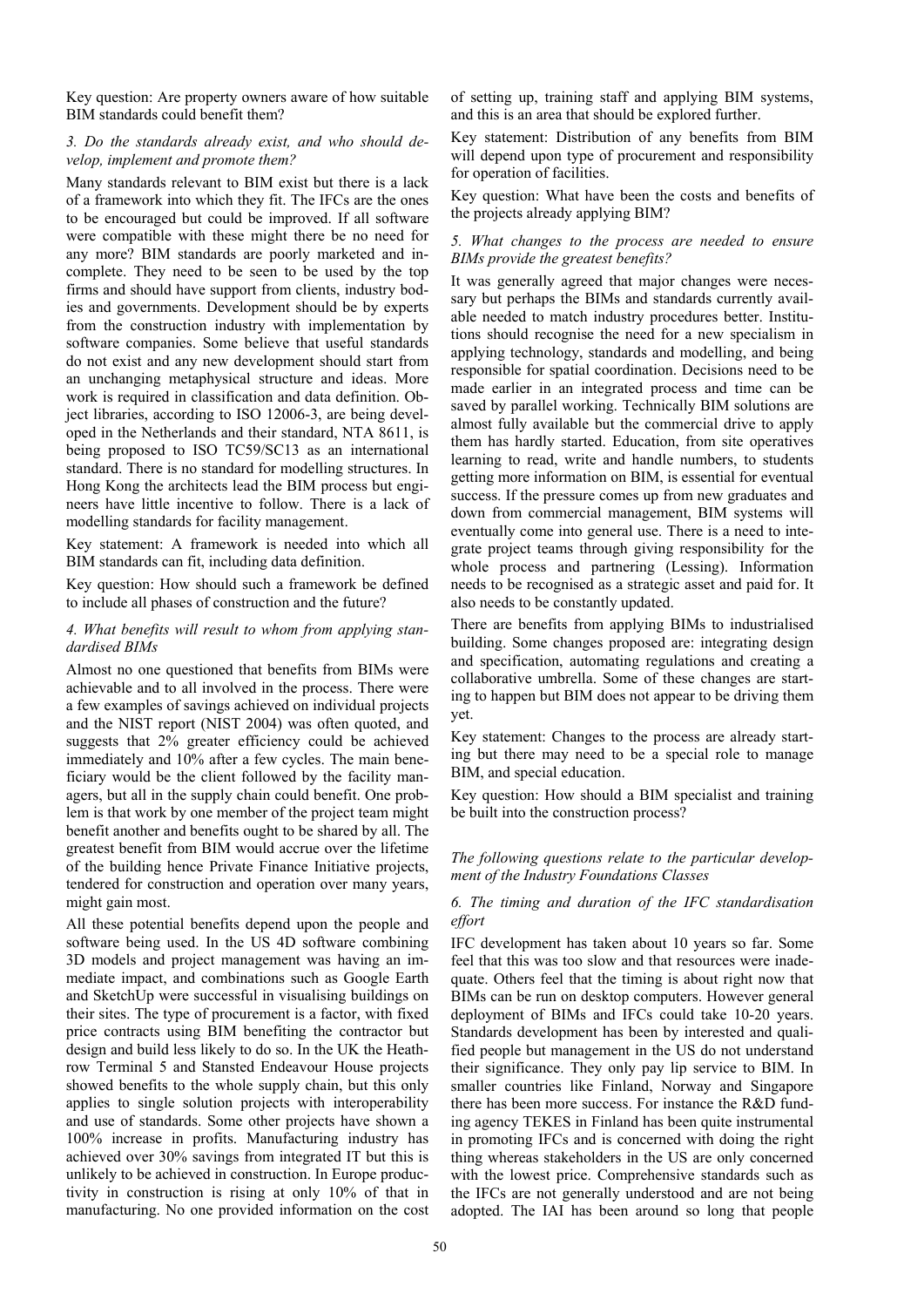have forgotten it or become bored. Some software products based on it are available but the scope was too broad. The move to include specific formats, like CIS2, is good. IFC development started at the right time but with little knowledge of existing standards and has delayed the deployment of BIM. STEP AP221 might have been a better starting point. There is a need to support specifications and costs. A user friendly interface is essential. There is a need for a technical audit of IFCs and an enquiry into what support vendors are giving.

Key statement: The IFCs have a new stimulus through US property interest in BIM and the IAI re-branding as BuildSMART, but easy to use software implementations are still needed.

Key question: What is the real commitment of CAD vendors to implementing IFCs and other standards?

# *7. The resourcing and management of the IFC work*

Almost all said that resources and coordination were inadequate. Is this the fault of the IAI? The best people need to be paid to work full time on the IFCs and vendors should contribute. More companies are beginning to invest in BIM. Pioneers have to take the first steps before commercial companies join in. Development of IFCs has been confined to a small circle of enthusiasts. Development of OGC has achieved more but with greater resources. IAI resources and membership may now be decreasing owing to development and adoption taking too long. If CAD vendors really want interoperability they can provide it but it may limit sales of their software. Users do not see that they have a problem.

Key statement: If benefits to property owners can be quantified from case studies, resources could be generated for raising awareness of BIM/IFC.

Key question: How can potential changes in the process through BIM/IFC be presented in economic terms?

#### *8. The simplicity versus complexity of the IFC standard*

The IFCs are complex but this need not be apparent to the user. Less complexity means less functionality. Mobile phone standards are easy to use because they are built into the phones. W3C OWL could supersede some aspects of IFCs. Simplicity could be introduced through subsets eg: views, a stable core (ISO PAS) and ifcXML. Models need the elegant simplicity of some drawings with less explicit information and more tacit knowledge. There is a need to test translators. Simplicity is paramount and leads to easier understanding and implementation.

Key statement: IFCs should be presented in the simplest possible terms using any relevant techniques.

Key question: How could IFCs be built into widely used software applications?

### *9. Should versions of the IFC standard be frozen for longer periods?*

The general feeling was that IFC versions should be frozen for longer periods to encourage development of software. Individual suggestions were for 2 or 4 years. If not it will be impossible for all implementations in the world to be in step. An upward migration path between versions is essential. There should be an advised method for managing versions. Segmentation into application domains might meet development requirements without having to revise the whole standard. Some outsiders exaggerate the difference between versions. There has been a stable core to IFCs for some time. This has been added to but not changed.

Key statement: A framework for BIM standards could include timescales planned for IFC versions.

Key question: What management advice is needed to help users to choose appropriate standards from such a framework?

#### *10. The resourcing and management of information about the IFCs*

Promotion of IFCs is critical to their success. Organisations like ISO can help this. The EU does nothing although IFCs are used in their research projects. Technical presentations tend to put off the people who should be supporting them. Awareness of IFCs appears to be improving via semi open source publication. The latest BuildSMART initiative and web tools are improving marketing and dissemination.

Key statement: As stated previously owners expecting savings should support promotion of BIM/IFC and publicise their effect on their projects.

Key question: Could case studies from all parts of the world be collected and presented together with economic analysis?

# *11. The development of IFC compliant software by vendors*

Development and quality testing should become self regulating eventually. Poor software will be superseded. The construction industry is too big a market to accept sloppy software. The better products may become de facto solutions. Some vendors are implementing IFCs because they have to rather than because it is the right thing for them. ArchiCAD and Allplan were pioneers in BIM support. ADT and now Revit 9.9 have import and export facilities. IFC Models have been passed between ArchiCAD and Revit with some objects not defined in IFC 2X2 missing. Some vendors are actually obstructive. Testing of exchanges has been discouraged. Quality testing levels have now been raised from lax to stringent. There needs to be a reality check on the IAI who claim that IFCs are used across the world when they are mainly used by academics.

Key statement: Related to a framework of BIM standards there should be information on vendors' commitment and testing of their products.

Key question: Would realistic assessments of IFC use, linked to leading owners and projects, be more effective in promoting BIM/IFCs?

#### *12. The commitment of major stakeholders to the IFCs*

This is critical to the success of BIM and IFCs. IFCs are not yet used and most industry is unaware of them. Development has been top down. The people who produce drawings do not care about IFCs but if there are products to help them they would make use of them. Why should construction industry firms commit to something irrelevant to their practice? There are few committed individual users and if they move the initiative is lost. Some major government clients in Norway (Statsbygg), the US (GSA) and Finland (Senaatti) are beginning to take IFCs very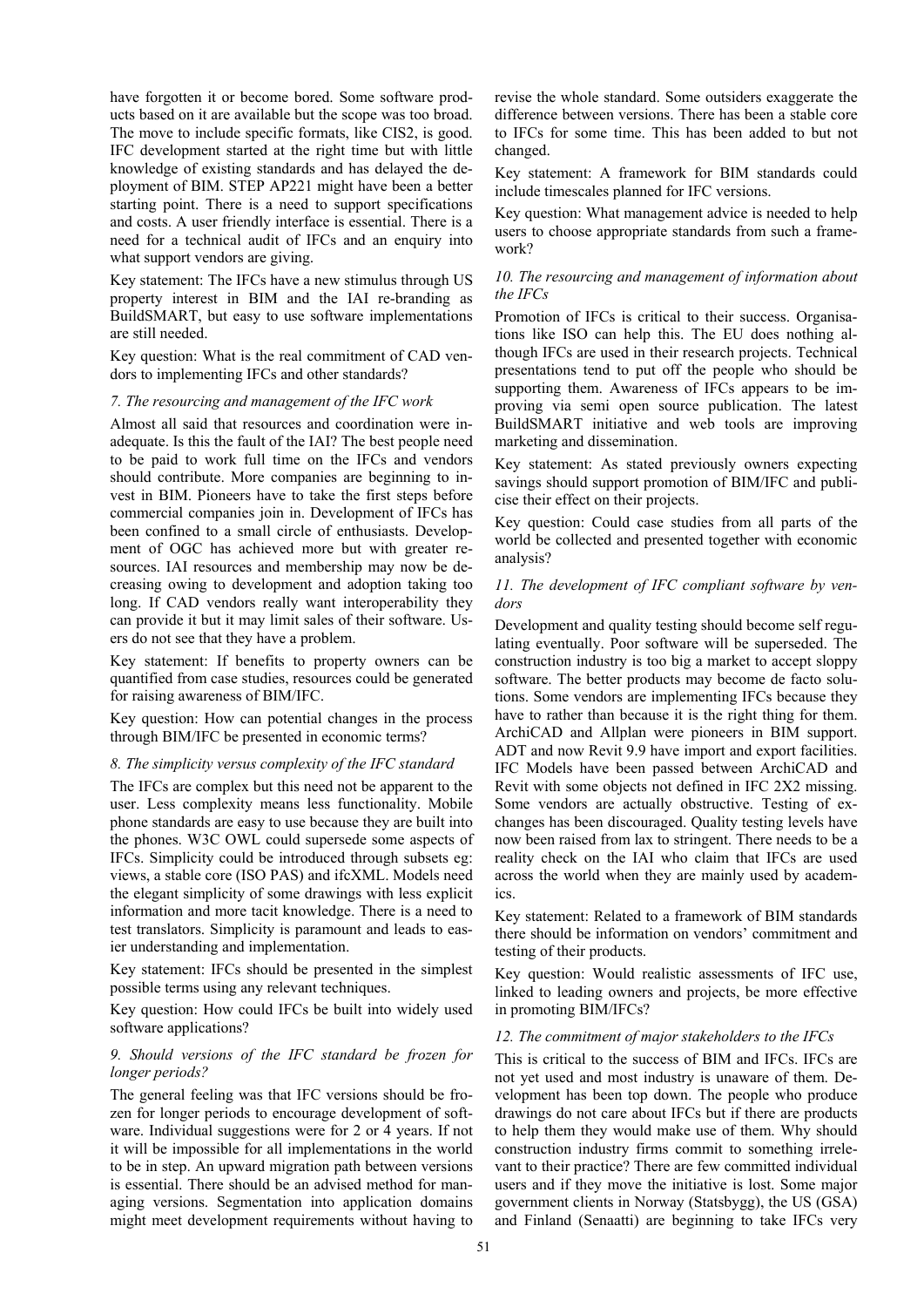seriously. The Digital Construction project in Denmark (Det Digitale Byggeri 2006) and HITOS in Norway are examples of BIM initiatives. There is also growing commitment in China but the UK government does not seem to be aware. There is a lack of investment here both when the industry is busy and when there is little work. In Hong Kong a few cases show that architects lead the BIM process but other consultants have little incentive to follow. Clients who claim to be using IFCs should be surveyed to find out their real level of commitment.

Key statement: Perhaps IFCs should be presented as a little known secret that can give a competitive edge rather than as an obvious solution that all should be applying.

Key question: If clients were given a BIM standards framework, and simply presented statements of their real capabilities, would they indicate their current and future levels of commitment?

# 3 CONCLUSIONS

The information collected is very diverse and contains contradictory statements but is based on much experience of introducing new technology to the construction industry. It raises as many questions as it answers but there has been no time to follow these up except by reference to some recent surveys and reports. The time seems promising for a renewed drive towards moving at least some leading property owners and their consultants and contractors into greater use of BIM and the standards that support it. The object of this paper has been to distil from the experience of a few international experts some suggestions for better information, guidance and education in the economically viable means of using the tools and standards that exist and making further developments where necessary.

The key statements following each question were an attempt to express the most common and constructive thoughts of those responding to it. Inevitably common themes occur that link the different questions and start to form a conclusion to this paper, while the key questions suggest further work related to these statements.

- 1.The idealistic goal of BIM has been to provide a single building model capable of being used throughout the process. This requires a huge leap which has, so far, mainly been applied on trial projects. There is some evidence that BIMs may have to be applied to particular processes first, the example being the NBIMS in the US which uses simple .pdf files that can be checked automatically at the briefing and early design stages. Successful implementation of standards or models at an early process stage can lead on to reuse later in the process but the question arises of who benefits from the extra work done by lead designers.
- 2.Standards are like mother's milk; no one is against them but few apply them comprehensively. National groups have often been successful in implementing modest standards such as those for CAD layers, but international implementations need to be tailored for local cultures and conditions. Official endorsement, preferably by ISO, can give wide recognition but is no substitute for promotion and implementation in software.
- 3.There are many standards relevant to BIM, not just those that aim to address the single building model. A framework of relevant standards, showing their capabilities, stage of implementation and potential benefits, would help users to assess the appropriate level for them. The ability to move from the more basic standards towards those offering a comprehensive solution might then become more feasible.



A SAMPLE FRAMEWORK DOCUMENTING THE DEVELOPMENT OF BUILDING INFORMATION MODELLING AND ITS APPLICATION

Table 2. An example of the framework proposed for documenting developments in BIM.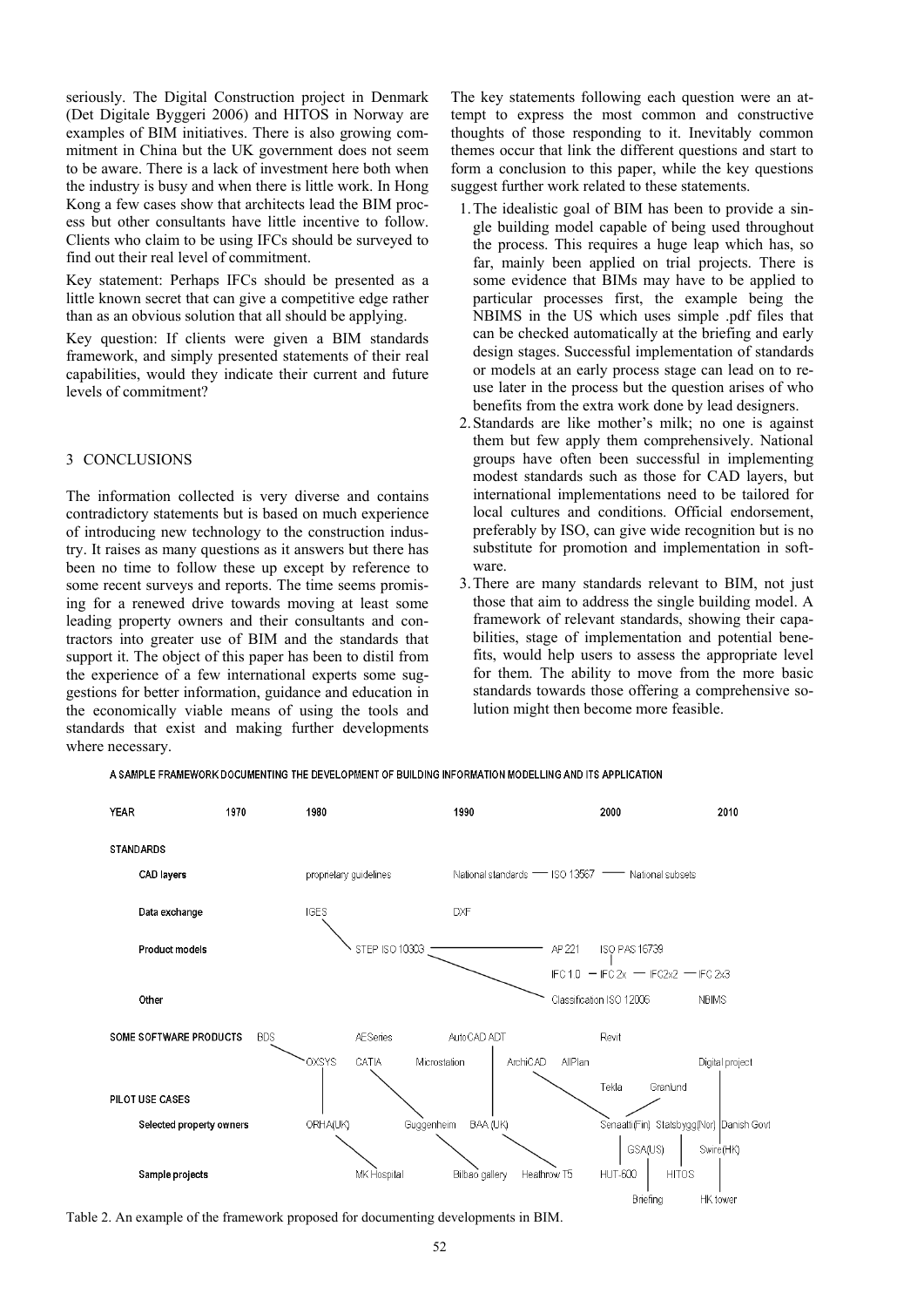- 4.The process in which BIMs can provide most benefit implies that there are long term relationships between those involved. These can be achieved by partnering so that consultants and contractors are appointed early in the process, by framework agreements allowing teams to work together on a series of projects, and by Design Build and Operate contracts where the benefits of using BIMs can be obtained over the lifetime of the building.
- 5.It was suggested that, in order to develop more advanced use of BIMs, there should be a special role in the project team for an information manager who could coordinate use of models throughout the project. This role coupled with better student education on the techniques of BIM would eventually drive firms towards a greater commitment.
- 6.The IFCs have now received ten years of development, but with insufficient resources and dependence on a small number of experts. The signs are that some property owners are becoming aware of the benefits of BIM and that, coupled with the new image of the IAI as BuildSMART, there could be a new surge of enthusiasm. However there are complexities that need to be hidden within good software implementations.
- 7.There are now several case studies of the use of IFCs and the benefits obtained, both in quantity and quality, could be presented in a common format. This would help property owners to see the potential and might generate resources from them to provide the wider promotion necessary.
- 8.The IFCs could be presented in simpler terms. Sometimes the technical expertise of those producing them has deterred potential users. The concepts are simple and, if they can link directly to usable software, any relevant techniques should be used for this. There is much work on data dictionaries and these are essential to common terminology particularly internationally.
- 9.Concern was expressed about the timescales of different releases of the IFCs. Although there has been a stable core for some time, a framework for BIM standards could indicate likely release times looking forward several years.
- 10. Publicity is essential if particular standards are to be more widely used. Property owners should use successful case studies for promotion and identify the benefits they have obtained.
- 11. Software vendors are a key element in BIM and, where they have implemented IFCs, they should state to what level these have been tested, and what their real commitment is.
- 12. The IFCs have been presented as the ideal solution to the inefficiencies of the whole construction industry. In the long term, and with continuing development, this may be possible but the key to use of many innovations is the pioneer users who achieve significant success. To promote BIM and the leading IFC standard as a secret route to competitive advantage could be a more successful approach.

This may seem to be contradictory in that wider promotion of BIM requires publicity for successful projects, but there may be very effective uses of BIMs that are unknown and quietly benefiting their users. What this study points toward as the main aid to progress in the wider

usage of BIMs and the standards that underpin them, is the development of an authoritative source of information on all relevant standards and tools, case studies of their use, preferably with some economic analysis of benefits, and hard information on the level of conformance of software products. This is something that could be built from existing information, supplemented by further discussion with property owners who have used the tools that exist, and maintained by an international body such as CIB W78.

The framework that is proposed would relate the use of BIM standards and tools to the stages of a building project, would include information from case studies and CAD vendors, and cover as many countries as possible. The questions that arose from the work in this study could be answered by some further research and presented within an agreed framework that allowed for a range of levels of solution, presented with evidence of their benefits and looking towards future developments. Any new project should ideally start by a consideration of the relevant standards to be applied and the software tools available to the project team. The client organisation, and initially this would be the large property owner who is already aware of potential benefits, would impose the agreed standards, provide any special resources necessary, and allow publication of the results as a case study. Their commitment to applying the standards would need to be stated and the procurement path to obtain maximum benefits is an essential element in achieving the objectives towards which so many academics, standards and software developers have been working for over thirty years.

#### ACKNOWLEDGEMENTS

This study has been made possible through a Senior Fellowship grant for Rob Howard from Stiftelsen Svenska Handelshögskolan and a Senior Scientist grant for Bo-Christer Björk from the Academy of Finland. The research is also closely related to that carried out in the FoundIT project funded by the Finnish Funding Agency for Technology and Innovation (TEKES).

#### **REFERENCES**

- AEC (UK) CAD standard Version 2.0. www.aec-uk.org
- Amor, R. and Faraj, I. (2000) Misconceptions of an IPDB, Proceedings of the UK National Conference on Objects and Integration, Watford, UK, 13-14 March, pp. 124-135.
- Avanti ICT enabled collaborative working. http://www.avanticonstruction.org/
- Bjork, B-C (1989) Basic Structure of a Building Product Model, Computer-aided Design, 21(2) (1989) 71-78
- Building Smart wiki. SINTEF Byggforsk
- http://buildingsmart.byggforsk.no/index.php/Main\_Page
- CIFE (2006) Kunz,J & Gilligan, B. CIFE/CURT survey of VDC/BIM use.
- Eastman, C. (1999) Building Product Models: Computer Environments Supporting Design and Construction, CRC Press, Boca Raton FL, (1999).
- Eastman, C (1978) The representation of design problems and maintenance of their structure. Latcombe (ed.), Application